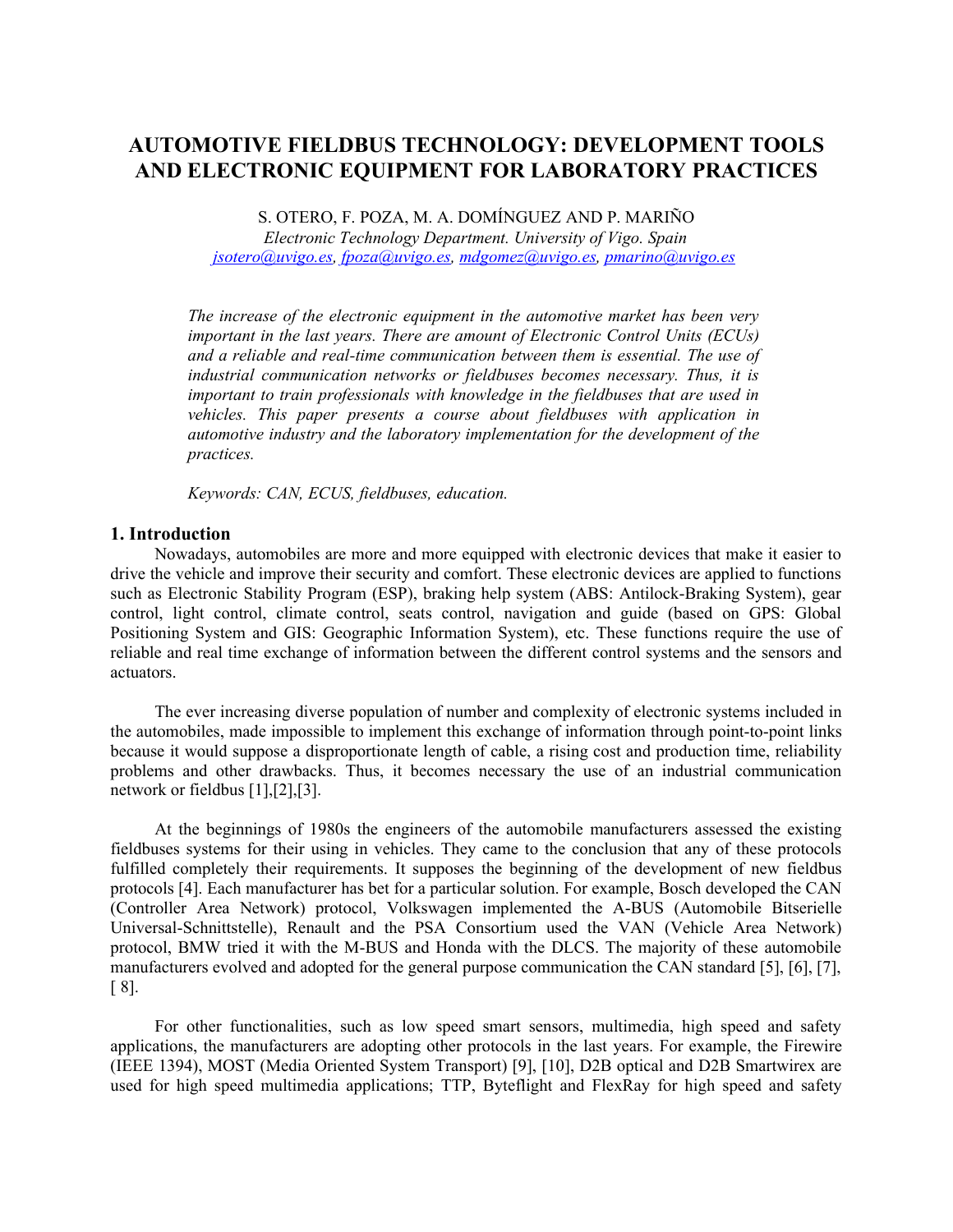applications; and LIN (Local Interconnect Network) for low speed smart sensor communication [11], [12], [13].

| Name                                                      | Topics                                                                                                                    | <b>Hours</b> | <b>Type</b> |
|-----------------------------------------------------------|---------------------------------------------------------------------------------------------------------------------------|--------------|-------------|
| State of the art of the<br>automotive fieldbuses          | Beginning, applications, standards                                                                                        | 1            | Theory      |
| Design of automotive<br>fieldbuses: the CAN protocol      | Introduction to CAN, characteristics, specification<br>CAN 2.0, history, applications, physical layer,<br>data link layer | 1            | Theory      |
| Other automotive fieldbuses:<br>LIN and MOST              | Consortiums, physical layer, frames, main features                                                                        | 1            | Theory      |
| Analysis tools for CAN                                    | CANoe, CANALYZER, USB-MUX-DIAG                                                                                            | 1            | Theory      |
| Simulation of a CAN<br>network                            | Design and simulation of a CAN network using<br>CANoe tool                                                                | 1            | Practice    |
| Real CAN traffic monitoring<br>in a simulated environment | Prototype with ACTIA ECUs, configuration of<br>CANoe tool                                                                 | 1            | Practice    |
| Real CAN traffic monitoring<br>in a vehicle               | OBD connector, CANoe analyser, identifiers                                                                                |              | Practice    |

**Table 1.** Contents of the course

It is necessary to train professionals with good knowledge in these fieldbuses [14], [15]. A course about fieldbuses is described in the next sections of this paper. It is part of a Master in technologies and processes in the automotive industry which first edition was given this academic year (2008-2009) in the Industrial Engineers School of Vigo (Spain). The aim of the Master is to train recently graduates and offer new professionals to the automotive sector. The Master has 60 ECTS (European Credit Transfer System) and has duration of 10 month (October to July).

# **2. Design of the course**

This course about fieldbuses used in the embedded automotive networks, is part of a specialization module of the Master about technologies in the automotive industry (electric and electronic systems). It is a 7 hours course and the contents are summarized in Table I.

The aim of this course is to explain the main protocols that are used currently in the automotive networks embedded in commercial vehicles [16], [17]. Thus, the core is the CAN protocol that is the most important fieldbus for the general purpose functionalities of the automobiles. There are functionalities that do not need high data rates and can be resolved with low cost nodes, and another ones that need high bandwidth (multimedia applications). Thus, the automotive communication networks have a hierarchical architecture, with networks of low data rate (up to 20 Kbps) and for multimedia application (up to 25 Mbps). The course presents the basic features of two protocols that are introducing in the vehicles for these applications that are LIN and MOST.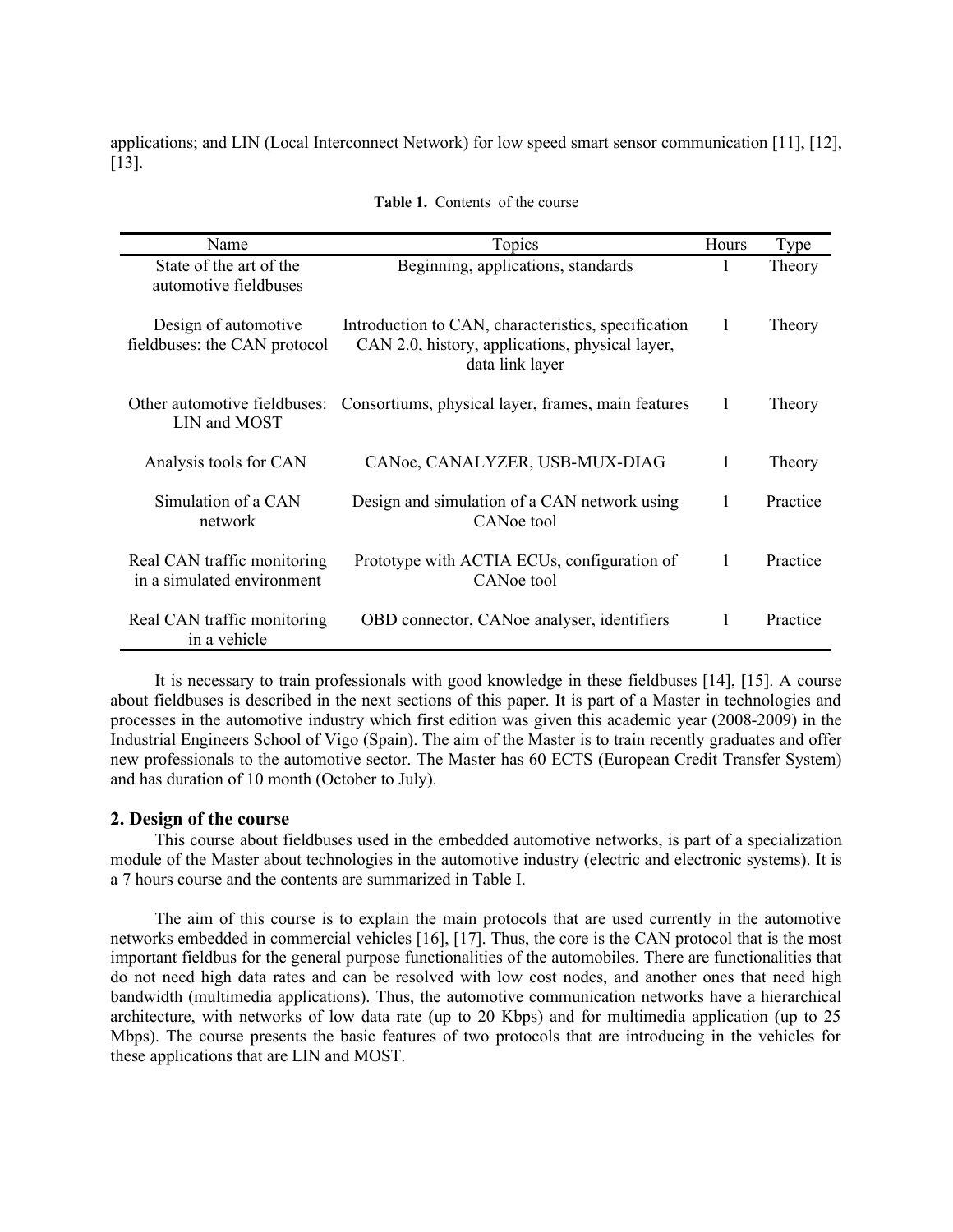

**Figure 1**. Phases in CANoe development process.

### **3. Laboratory for training on automotive networks**

The authors have implemented a laboratory to give an adequate training about automotive networks. This laboratory is the most interesting of the course because let to the students check the work of CAN networks, and see the frames sent by the ECUs in a real vehicle and in a prototype of automotive network. Below the practices implemented in the present course are described with the hardware and software elements that were used.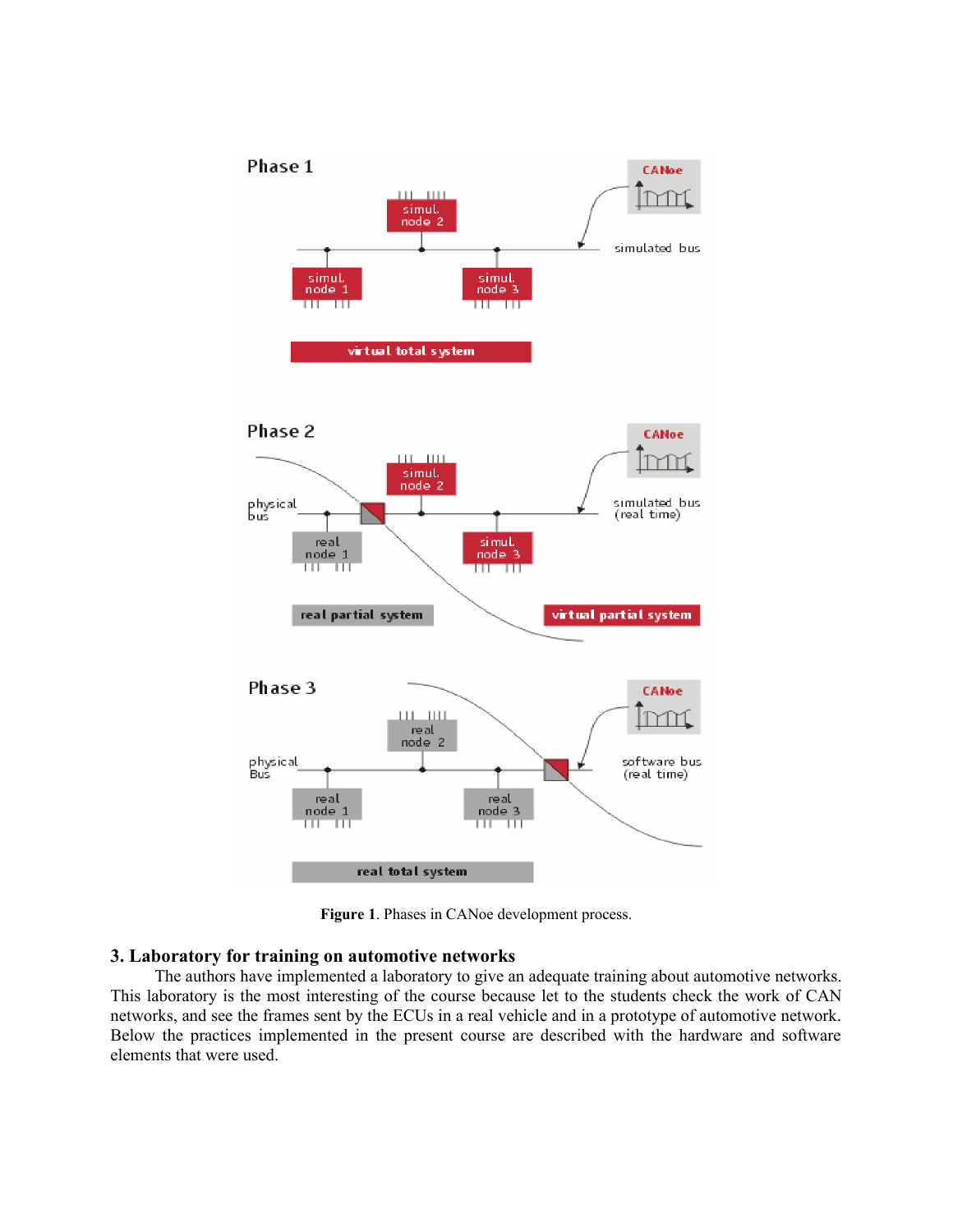## 3.1. Practice about design software of CAN networks

The first practice introduces a software tool for designing a CAN network. The software tool chosen for this purpose is CANoe from the VECTOR company [18].

CANoe is a development, analysis and test environment for systems based in CAN networks. The CANoe development process differentiates three development stages (Figure 1):

- 1) The first phase defines the whole virtual system, distributing the overall functionality among different CAN network nodes, defining messages, signals, bus baud rate, etc. The user must define the behaviour of each network node using a procedural language and an event-driven model. This behaviour definition must specify what frames must be sent and received and when. Also the input and output signals to/from each network nodes are described using environment variables. The results of the simulation obtained in this phase serve to validate the design and can be used later for testing the implementation.
- 2) This phase covers the design and implementation of individual physical nodes, usually performed in parallel and independently, using the specific software tools from the ECUs manufacturer. The behaviour of each physical network node can be tested, using the models for the other network nodes to simulate the remainder of the bus. For this purpose a CAN interface to the real bus is required.
- 3) In this phase the integration of the overall system is made. All physical network nodes are connected to the CAN bus step-by-step at the time the same virtual nodes are disconnected one-by-one from the models bus. CANoe can be used to observe the message traffic between the real network nodes on the bus and to compare the results obtained against the specified requirements.



Figure 2. CAN networks and nodes modelled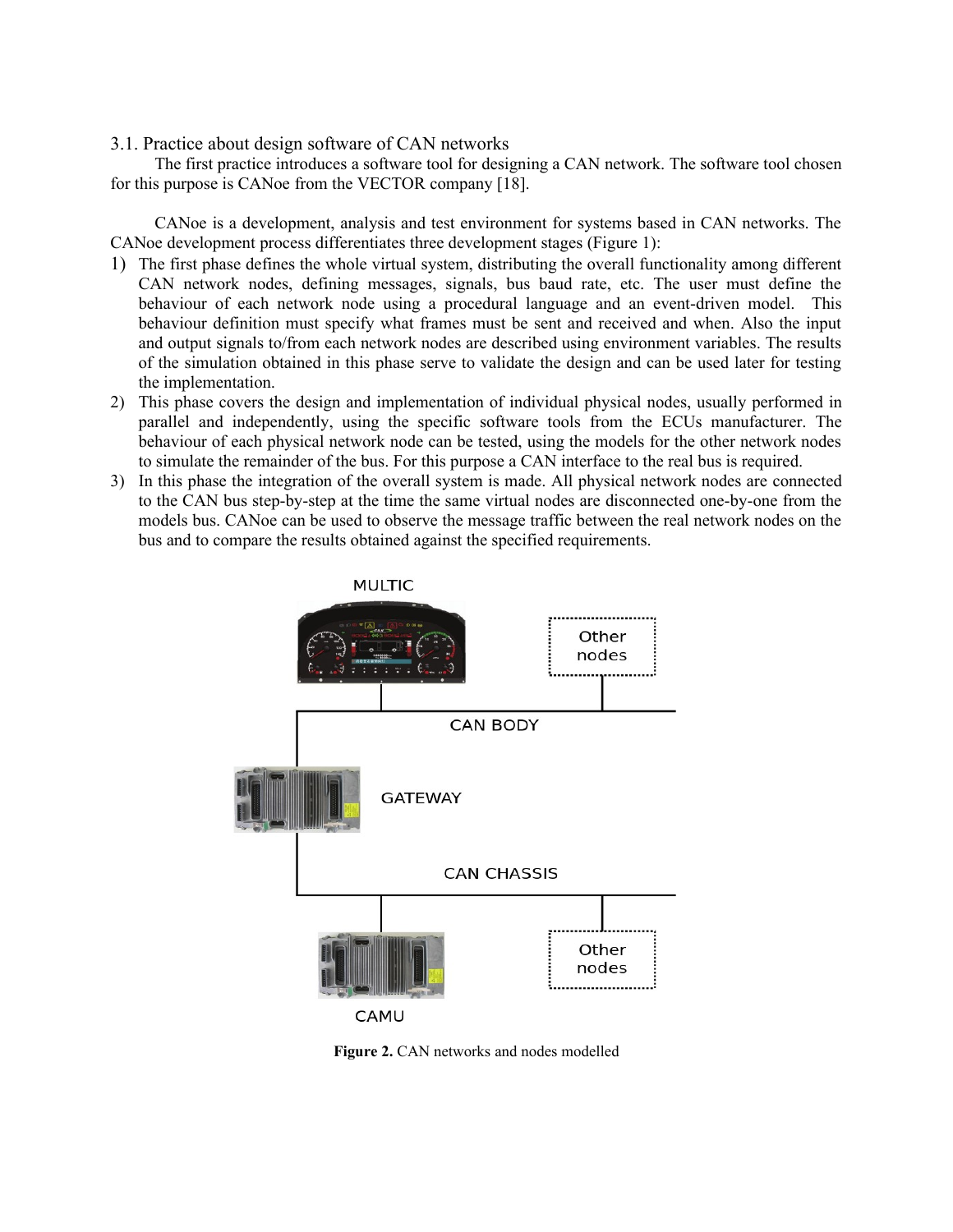In this practice two CAN buses and three nodes have been modelled (Figure 2). The required functionality of the system is quite simple and the operation of each network node is described below.

The CAMU (Central ACTIGRAF Management Unit) node is in the chassis network and has connected to it a position light, a DC motor and a potentiometer, simulating the operation of a gas pedal. This node receives two frames from GATEWAY node and sends one to it. The first frame received named GAT\_CAMU\_dig is used for the operation of the position light. The second named GAT\_CAMU\_ana is used for controlling the RPMs of the DC motor. The frame CAMU\_GAT\_ana is sent to GATEWAY with the position of the accelerator pedal.

The GATEWAY node serves as gateway between the two CAN networks and has connected a switch and another potentiometer. The switch is used to operate the position light and the potentiometer to control the RPMs of the DC motor. This node sends two frames to MULTIC node. One is GAT\_MULTIC\_dig to inform about the position of the switch. The other is GAT\_MULTIC\_ana with the same information as CAMU\_GAT\_ana.

Finally the MULTIC (MultiBUS Instrument Cluster) node is in the body network and is a dashboard with some gauges and lights. One light glows when the switch at GATEWAY is operated and one gauge is used to show the vehicle speed simulated with the potentiometer at CAMU. Figure 3 summarizes the frames interchanged in the system and the elements connected to each node.



**Figure 3.** Frames interchanged and node elements.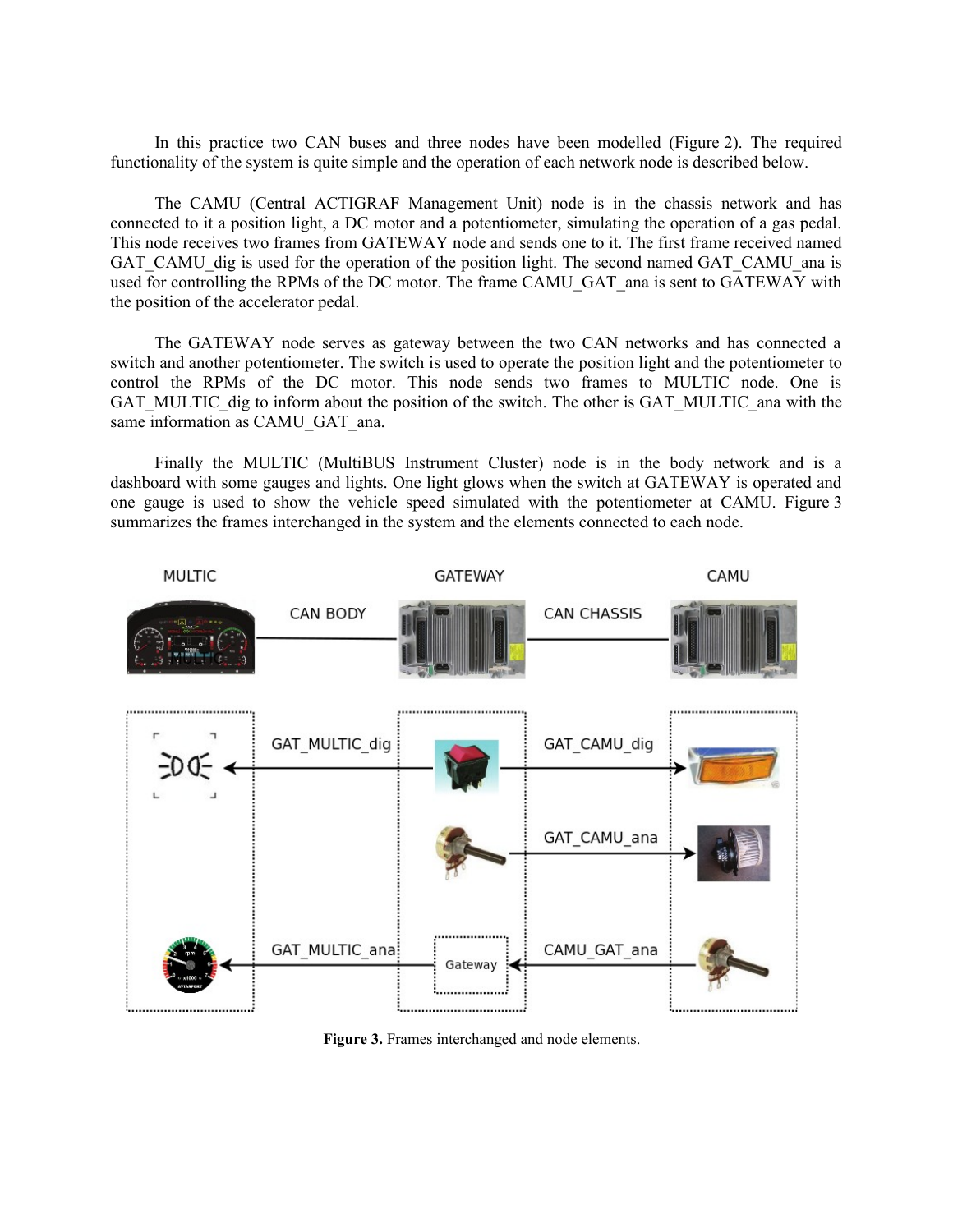

**Figure 4.** CANoe main window with panels and frames.

Using CANdb++ software, included in CANoe tools, a database is created for each CAN network. In these databases network nodes, messages, signals and environment variables are defined. Then CANoe software is used for the simulation of the complete system. This can be done using CAPL language and using graphical panels that make possible to the user interact with network nodes. Figure 4 shows the CANoe window where the panels developed and the messages in the CAN networks can be seen.

# 3.2. Practice about control of ECUs in a prototype

Once designed the CAN network, the software tool can be connected to a real CAN network to check the good working of the design. The ECUs in the design are replaced for a real unit in a progressive way and the corresponding functionality checked. For this purpose a model has been designed using a dashboard and CAN units from the ACTIA manufacturer.

The figure 5 shows the implemented laboratory model for the real CAN network practice where the two CAMU units and the MULTIC dashboard are connected through two different CAN networks. The elements connected to both CAMUs are those described and simulated in the previous section: one light, one potentiometer and one fan motor in the CAMU; and one switch and one potentiometer in the CAMU gateway. The CAMUs and the MULTIC dashboard have been programmed using the manufacturer development tools named ActiGRAF and ISaGRAF whose knowledge is beyond the scope of this course.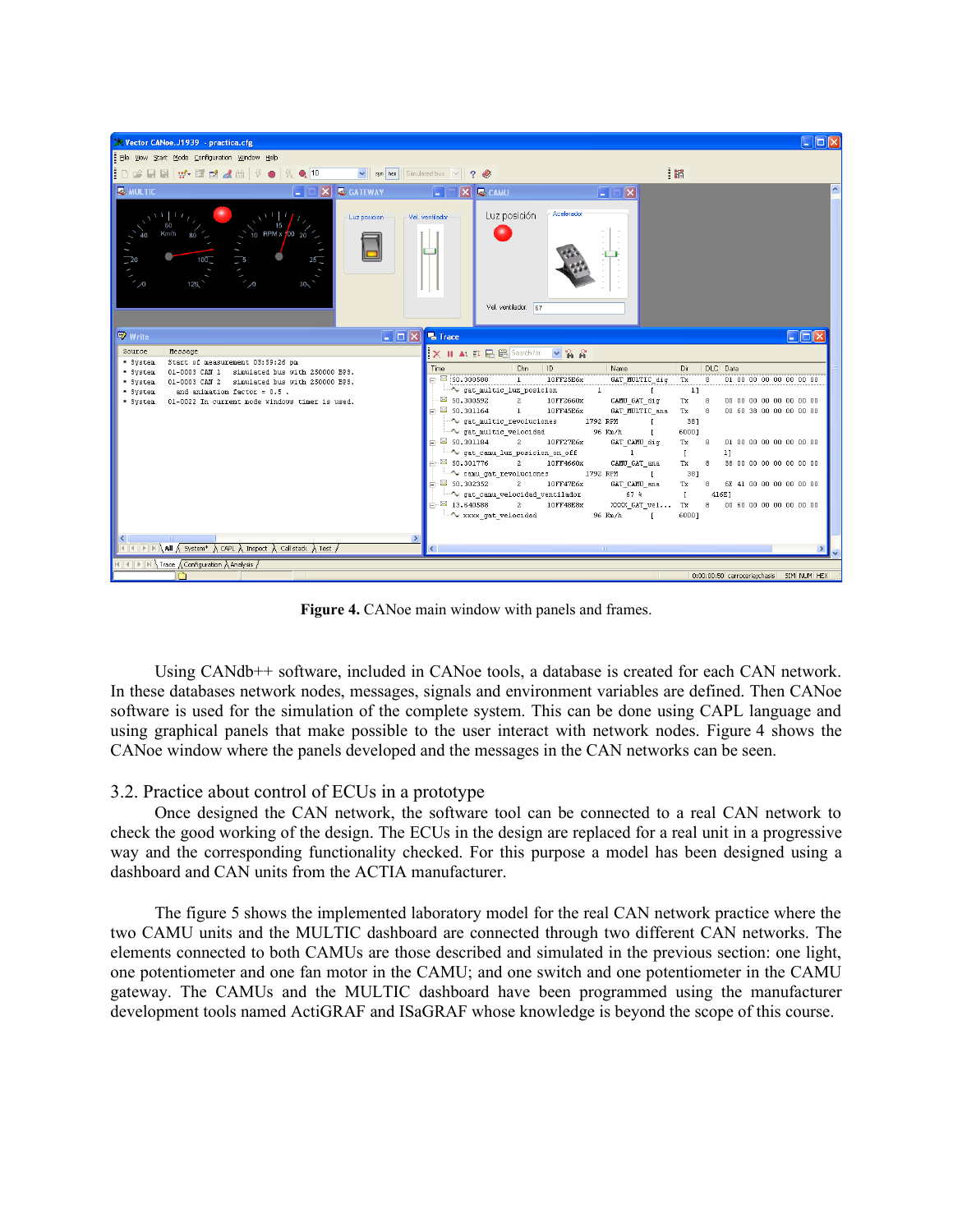

**Figure 5.** Real CAN network laboratory

With this laboratory model and the CANoe tool the students can check and review the working of the full system and also of each part following the steps 2 and 3 mentioned in the previous section:

• Test of individual physical nodes (step 2). Each physical node is validated using a simulation of the remaining nodes. For example, for the validation of the GATEWAY node, the CAMU and the MULTIC are simulated with the CANoe while the real ones are disconnected. The inputs and outputs of the simulated nodes are accomplished using the configurable panels available in the CANoe as seen in the upper part of the figure 4.

• Test of full system (step 3). Once all the physical nodes of the system were successfully tested in the previous step, the last step is to verify the right operation of the full system. This is accomplished monitoring the CAN networks (lower part of the figure 4) while operating with the real system, and at the same time comparing the data with the obtained in the simulation process.

# 3.3. Practice in a real vehicle

Finally, the students can check how the traffic (frames circulating by the communication network) of a real vehicle can be analysed using the CANoe software tool. A commercial vehicle such as a Citroen C2 is used for this purpose. The structure of the communication network of this vehicle is shown in figure 6. The following networks are present in this vehicle:

- A CAN network for motor ECUs (500 Kbps)
- A CAN network for the body units (125 Kbps)
- A CAN network for the comfort functionalities (125 Kbps)
- A CAN network for diagnosis (500 Kbps)
- A LIN network for fuel additive (19,200 bps)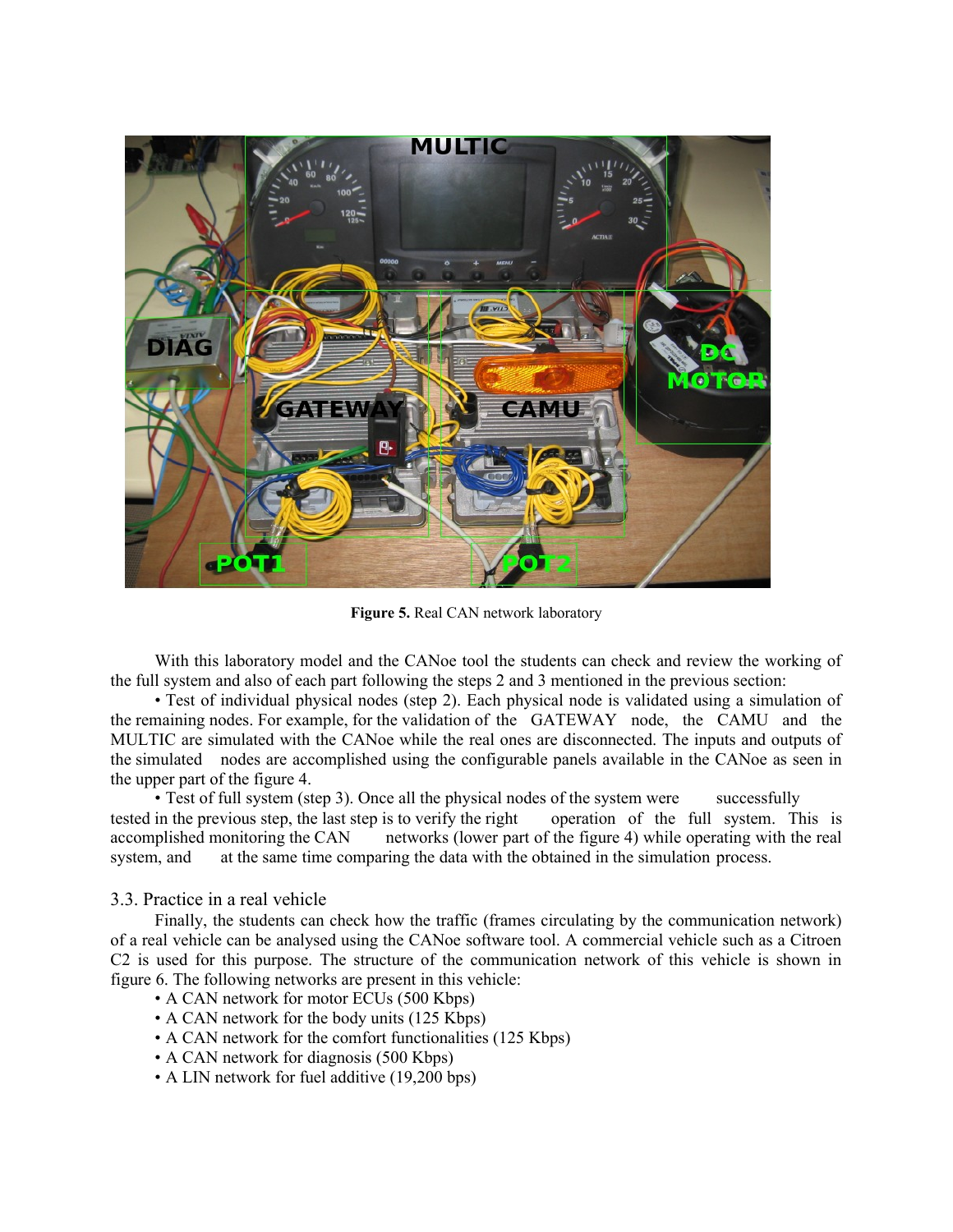

**Figure 6.** Citroen C2 communication structure

The ISB (Intelligent Service Box) manages the communication and the power of ECUs. The OBD (On Board Diagnosis) connector allows to connect an external tool to the vehicle, and then to communicate with all the ECUs of the automobile. It can be used for diagnosis and ECUs programming. It is a 16 pins connector.

In this practice, the students can connect the CANoe software tool to the OBD connector of the vehicle through an USB port in a laptop (Fig. 7). Thus they can see all the messages sent by the CAN networks and associate the identifiers with the signals presents in the automobile. For example, the evolution of the RPM (Revolution Per Minute) and speed can be observed such as it is shown in figure 8.



Figure 7. Analyzer software tool connected to the OBD connector in a Citroen C2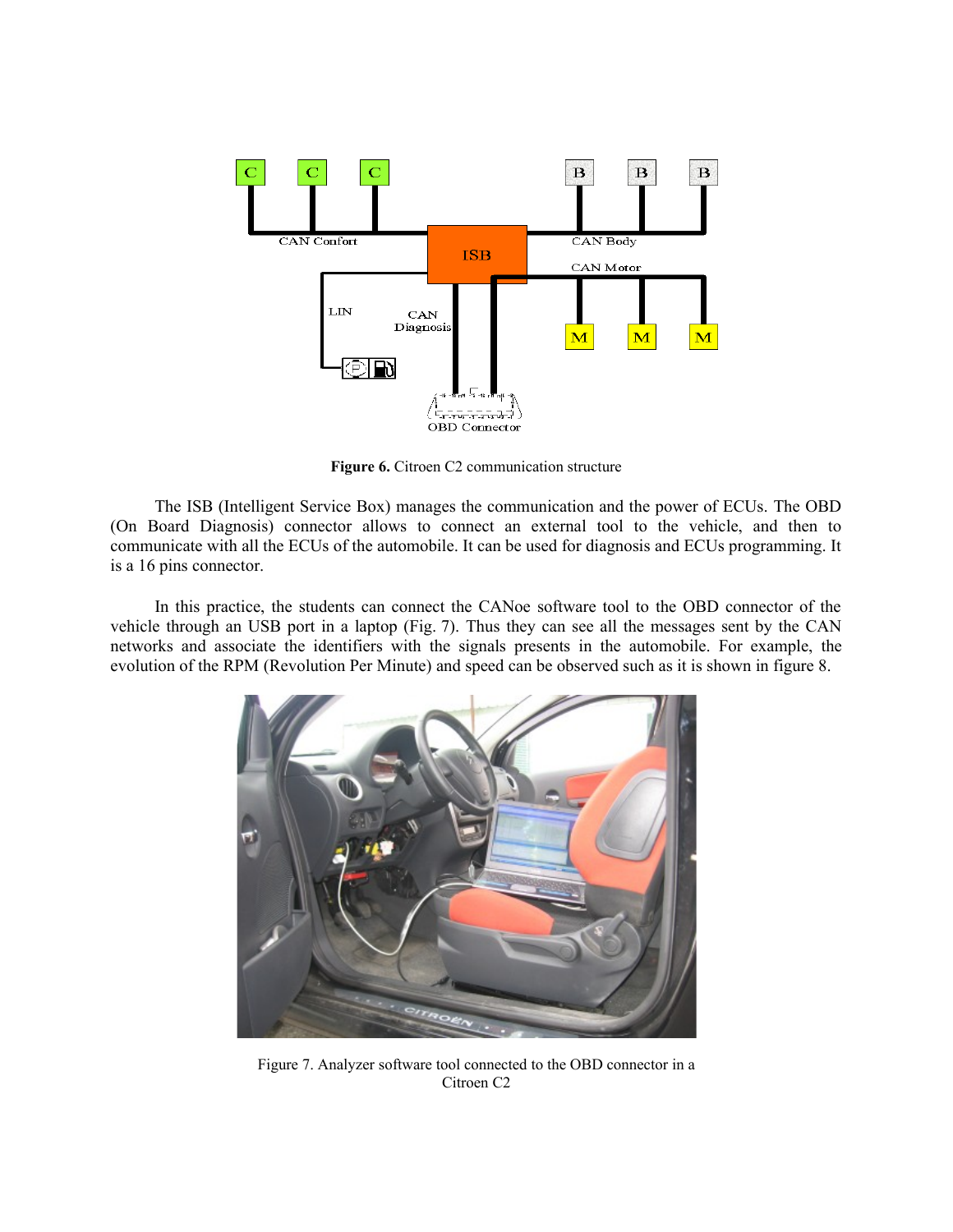

Figure 8. Window of CANoe with the evolution of RPM and speed.

## **4. Conclusion**

The technologies and processes in the automotive industry are very important in the present days. Thus, it is necessary to offer an adequate specific education to obtain professionals with knowledge in these topics. The communications in the automobiles to integrate the control and management of the ECUs is essential, and the design of a set of practices about the communication networks embedded in vehicles is significant.

The authors present in this paper a laboratory test bench for training on communication networks, intended for a master in automotive technologies and processes, where the students must get a lot of knowledge in few hours. The laboratory is designed to make practices about CAN networks because it is the most important protocol used in the nowadays automotive industry.

This laboratory allows to design a CAN network and simulate the functionalities of the ECUs, using a prototype based on modules and a dashboard from the ACTIA company. Also practices in a real vehicle can be made.

The hardware and software used in this laboratory and the designed practices, allow that the students of the Master can be acquainted on communication networks in the vehicles and their role in the automotive industry, in few hours. Thus, the aim of this laboratory is achieved.

### **References**

- [1] T. Nolte, H. Hansson, and L. L. Bello, "Automotive communications-past, current and future," in *Emerging Technologies and Factory Automation*, 2005. ETFA 2005. 10th IEEE Conference on, vol. 1, Sep. 2005.
- [2] J.-P. Thomesse, "Fieldbus technology in industrial automation," *Proceedings of the IEEE*, vol. 93, no. 6, pp. 1073–1101, Jun. 2005.
- [3] P. Mariño, M.A. Domínguez et alii, *Industrial Communications: Basic Principles (Vol. I), Distributed Systems and Applications (Vol. II)*. Madrid: UNED, 2007.